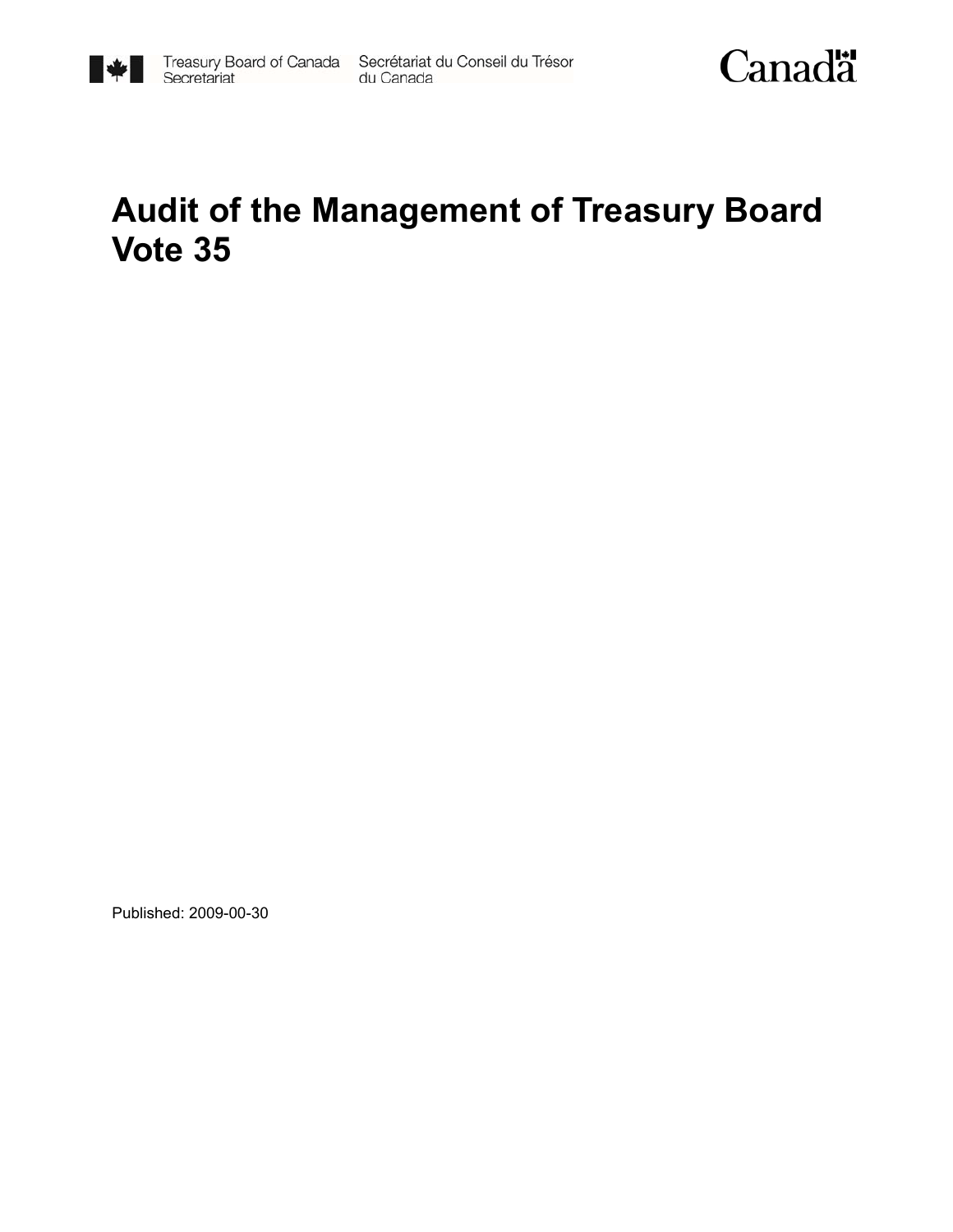© Her Majesty the Queen in Right of Canada, represented by the President of the Treasury Board, 2009

Published by Treasury Board of Canada, Secretariat 90 Elgin, Ottawa, Ontario, K1A 0R5, Canada

Catalogue Number: BT22-200/2009E-PDF ISBN: 978-0-660-25459-3

This document is available on the Government of Canada website, Canada.ca

This document is available in alternative formats upon request.

Aussi offert en français sous le titre : Vérification de la gestion du crédit 35 du Conseil du Trésor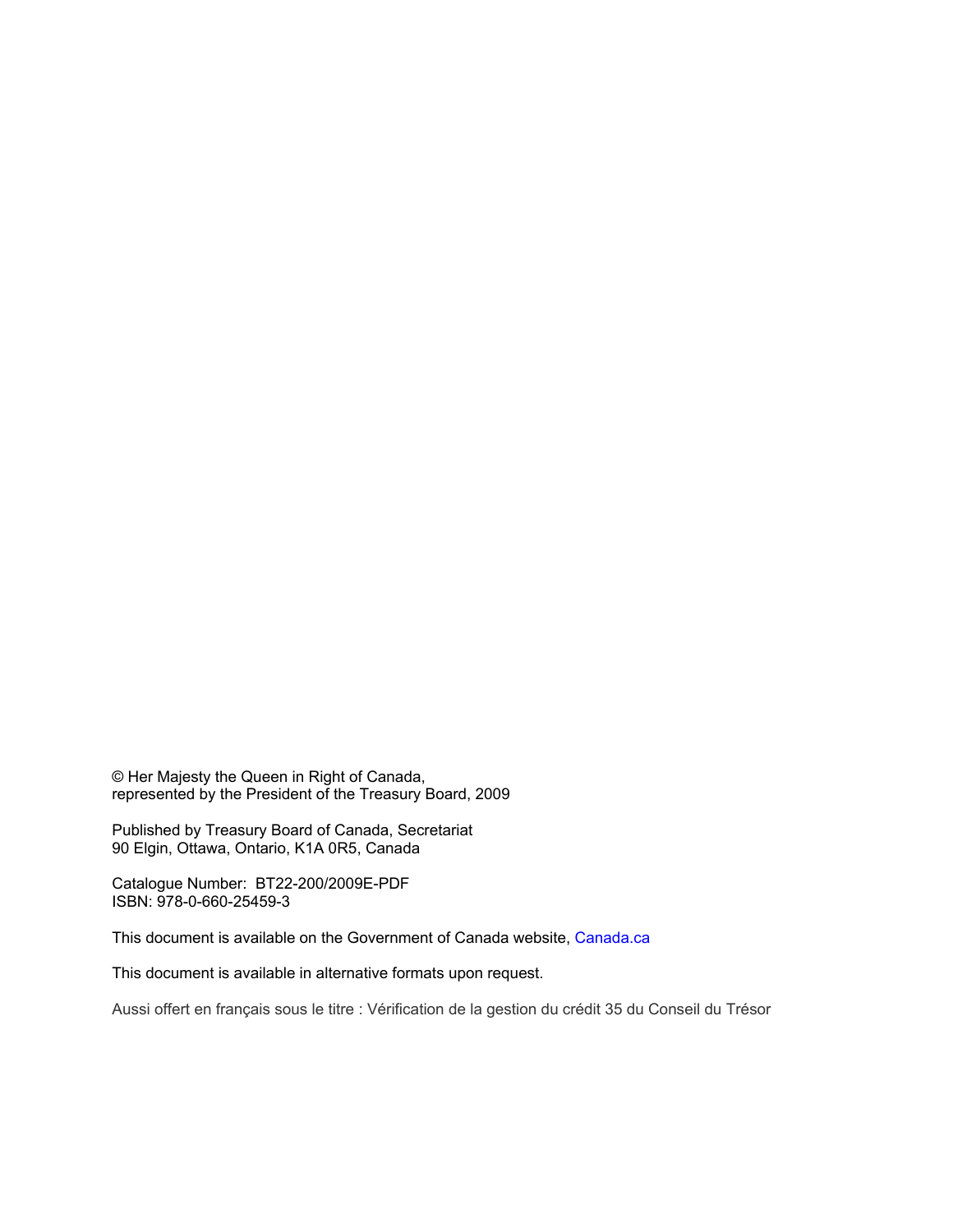

# **Audit of the Management of Treasury Board Vote 35**

### **Audit of the Management of Treasury Board Vote 35**

### **Table of Contents**

- **Assurance Statement**
- **Executive Summary**
- 1. Background
	- 1.1 Treasury Board Vote 35
	- 1.2 Role of the Treasury Board and the Secretariat regarding TB Vote 35
- 2. Audit Details
	- 2.1 Authority for the Audit
	- 2.2 Audit Objective
	- 2.3 Audit Scope
	- 2.4 Audit Criteria
	- 2.5 Approach and Methodology
- 3. Audit Results
- Overall Conclusion
- Appendix 1: Secretariat's Criteria for Assessing TB Vote 35 Requests
- Appendix 2: Audit Sub-Criteria
- Appendix 3: Treasury Board Vote 35 Wording
- Glossary of Terms

# **Assurance Statement**

The Internal Audit and Evaluation Bureau has completed an audit of the management of Treasury Board (TB) Vote 35. The objective of the audit was to assess the effective management of TB Vote 35 within the Treasury Board of Canada Secretariat (the Secretariat). The audit approach and methodology followed the *Internal Auditing Standards for the Government of Canada* and the Institute of Internal Auditors' *International Standards for the Professional Practice of Internal Auditing*.

The examination was conducted during the period of July and August 2009 and covered TB Vote 35 allocations between April 1 and June 30, 2009.

The audit consisted of interviews, documentation review, and an examination of TB Vote 35 allocations using a judgmental sampling methodology. The audit evidence gathered is sufficient to provide senior management with reasonable assurance of the results derived from this audit.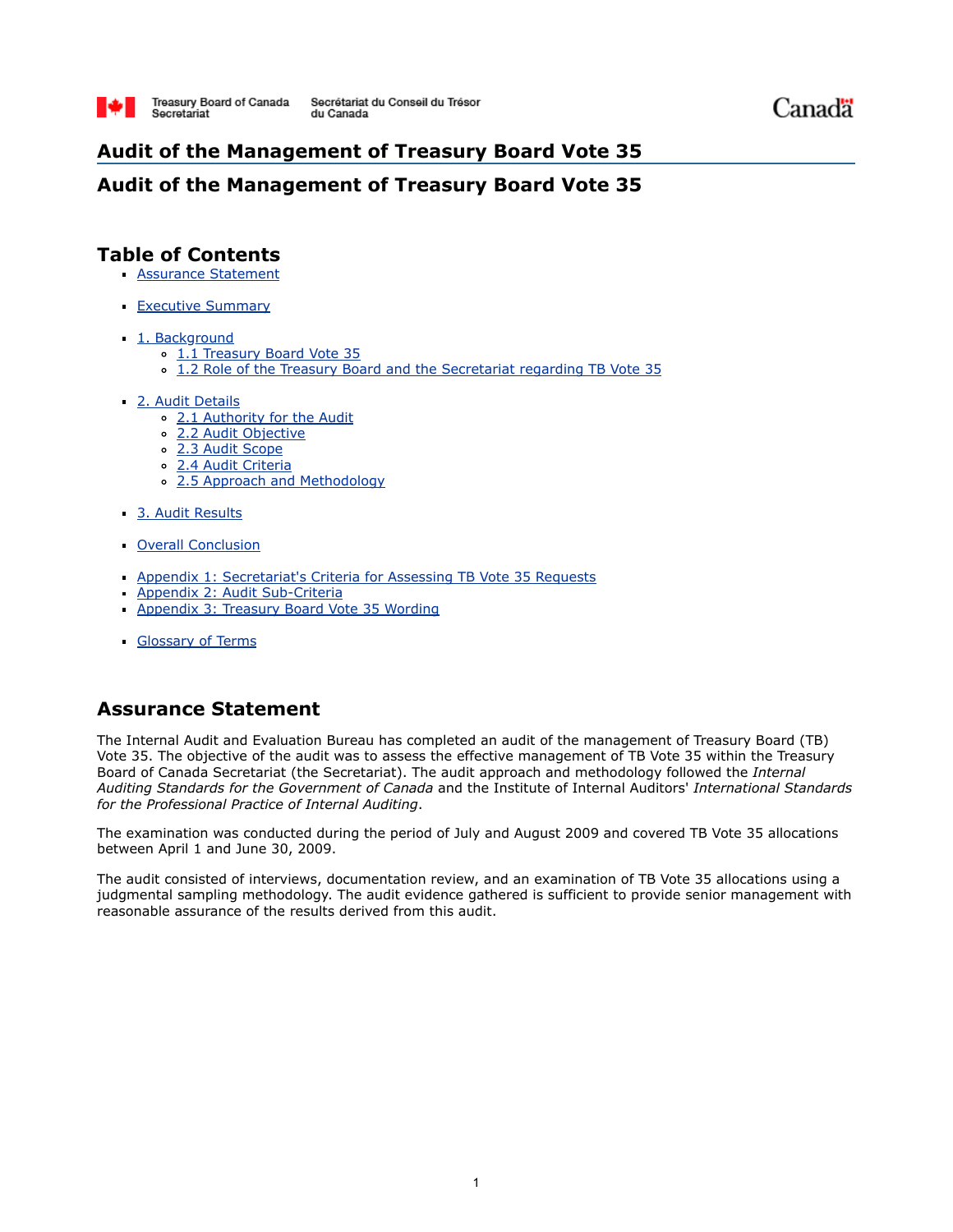We conclude with a high level of assurance that there was effective management of TB Vote 35 within the Secretariat.

TB Vote 35 was a special one-time vote created to expedite the flow of funds in support of Budget 2009. The allocation of funds from this vote took place between April and June 2009. Since there is no expectation of continued usage of TB Vote 35 and no major deficiencies were found, there are no recommendations outlined in this report.

In the professional judgment of the Chief Audit Executive, sufficient and appropriate audit procedures have been conducted and evidence has been gathered to support the accuracy of the opinion provided in this report. The opinion is based on a comparison of the conditions, as they existed at the time of the audit, against preestablished audit criteria. The opinion is only applicable for the entities examined and for the time period specified.

### **Executive Summary**

### **Background**

The goal of Budget 2009 was to introduce measures to help stimulate the economy. Implementation of these measures required sound risk management and the need to balance the expeditious flow of funds with appropriate due diligence. TB Vote 35 was developed to help achieve such a balance.

Budget 2009, including Canada's Economic Action Plan, was tabled in the House of Commons on January 27, 2009. The 2009–10 Main Estimates were tabled in the House of Commons on February 26, 2009; however, there was insufficient time to incorporate Budget 2009 items by that date. To expedite the flow of funds, a new central vote, TB Vote 35, was included in the 2009–10 Main Estimates in the amount of \$3 billion. This vote was designed to be a temporary measure to allocate funds to departmental appropriations between April 1 and June 30, 2009. Specifically, it allowed funds to be allocated before late June, when the first Supplementary Estimates were approved by Parliament. $\frac{1}{2}$  $\frac{1}{2}$  $\frac{1}{2}$ 

Between April 1 and June 30, 2009, approximately \$2.1 billion was allocated from TB Vote 35 to government departments. $\frac{2}{3}$  $\frac{2}{3}$  $\frac{2}{3}$ 

On April 7, 2009, the Secretary of the Treasury Board approved the conduct of an audit of the management of TB Vote 35 on the recommendation of the Secretariat's audit committee (Government of Canada Audit Committee).

### **Objective and scope**

The objective of the audit was to assess the effective management of TB Vote 35 within the Secretariat.

The audit focussed on activities within the Expenditure Management Sector as the manager of TB Vote 35.

The audit did not include an assessment of the following:

- the accuracy and integrity of the information provided by the requesting departments to access TB Vote 35; and
- the use of TB Vote 35 allocations within departments.

### **Conclusion**

The audit found that the management of TB Vote 35 within the Secretariat was effective.

Specifically, the Secretariat developed and documented clear assessment criteria that were reasonably welldefined and applied consistently. Further, items approved by Treasury Board were properly recorded and reported as allocation transfers from TB Vote 35 to the respective departments. The assurance statement presented at the outset of this report reiterates this conclusion and provides details regarding the level of assurance and methodology.

TB Vote 35 was a special one-time vote created to expedite the flow of funds in support of Budget 2009. The allocation of funds from this vote took place between April and June 2009. Since there is no expectation of continued usage of TB Vote 35 and no major deficiencies were found, there are no recommendations outlined in this report.

### **Management response**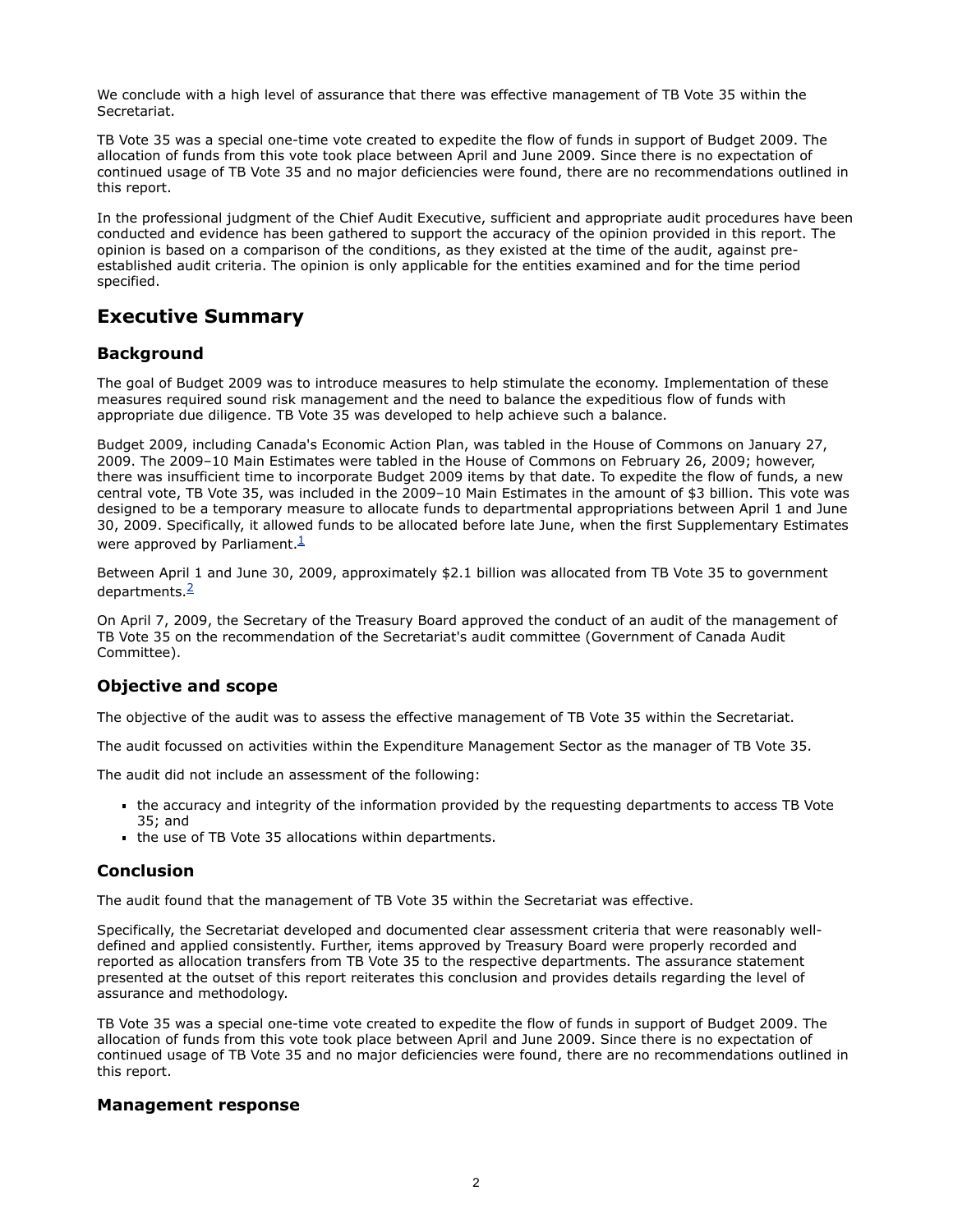The Expenditure Management Sector agrees with the findings of the audit. As there are no recommendations, there is no management action plan; however, the minor points raised by the audit team will be reviewed for their applicability to the management of other central votes.

# **1. Background**

### **1.1 Treasury Board Vote 35**

### **What is TB Vote 35?**

TB Vote [3](http://www.tbs-sct.gc.ca/report/orp/2009/v35-c3503-eng.asp#note3)5 is a \$3 billion centrally financed vote<sup>3</sup> found under Secretariat in the 2009–10 Main Estimates.

### **Why was TB Vote 35 created?**

Budget 2009, including Canada's Economic Action Plan, was tabled in the House of Commons on January 27, 2009. The 2009–10 Main Estimates were tabled in the House of Commons on February 26, 2009; however, there was insufficient time to incorporate Budget 2009 items by that date.

To expedite the flow of funds, a new central vote, TB Vote 35, was included in the 2009–10 Main Estimates in the amount of \$3 billion. This vote was designed to be a temporary measure to allocate funds to departmental appropriations between April 1 and June 30, 2009. Specifically, it allowed funds to be allocated before late June, when the first Supplementary Estimates are approved by Parliament.

#### **How did TB Vote 35 work?**

TB Vote 35 allocated funds to supplement the appropriations of government departments.

No funds are spent directly from this vote; therefore, there are no expenditures against TB Vote 35.

#### **How much was allocated using TB Vote 35?**

Although TB Vote 35 was appropriated \$3 billion from Parliament during the specified period (April 1 to June 30, 2009), the amount actually allocated to government departments was approximately \$2.1 billion.

### **1.2 Role of the Treasury Board and the Secretariat regarding TB Vote 35**

The Secretariat is the administrative arm of the Treasury Board and has a dual mandate: to support Treasury Board in its role as the government's management board and budget office and to fulfill the statutory responsibilities of a central government agency.

In accordance with the wording of TB Vote 35, departments needed to seek Treasury Board's approval to access the vote. Approval is sought through a Treasury Board submission.

As part of its role to support Treasury Board, the Secretariat makes recommendations and provides advice on all Treasury Board submissions, including those requesting access to TB Vote 35.

To assess TB Vote 35 requests, Secretariat officials developed [criteria](http://www.tbs-sct.gc.ca/report/orp/2009/v35-c3503-eng.asp#app1) to determine whether to recommend these requests for Treasury Board approval.

The overall management of TB Vote 35 within the Secretariat was centralized in one area, the Expenditure Management Sector.

#### **Expenditure Management Sector**

The Expenditure Management Sector (EMS) within the Secretariat is responsible for managing centrally financed votes such as TB Vote 35.

Regarding TB Vote 35, EMS officials were responsible for the following:

- development of the assessment criteria to review TB Vote 35 requests;
- review and acceptance of documentation related to TB Vote 35 requests, such as the Treasury Board submission and the cash flow analysis;
- allocation of funds from TB Vote 35 to the requesting department's appropriations through the Secretariat's allotment control system, $\frac{4}{3}$  $\frac{4}{3}$  $\frac{4}{3}$  once approval was obtained; and
- preparation of reporting information related to TB Vote 35 including the 2009–10 Supplementary Estimates, the 2010 Public Accounts of Canada, and quarterly reporting on Canada's Economic Action Plan.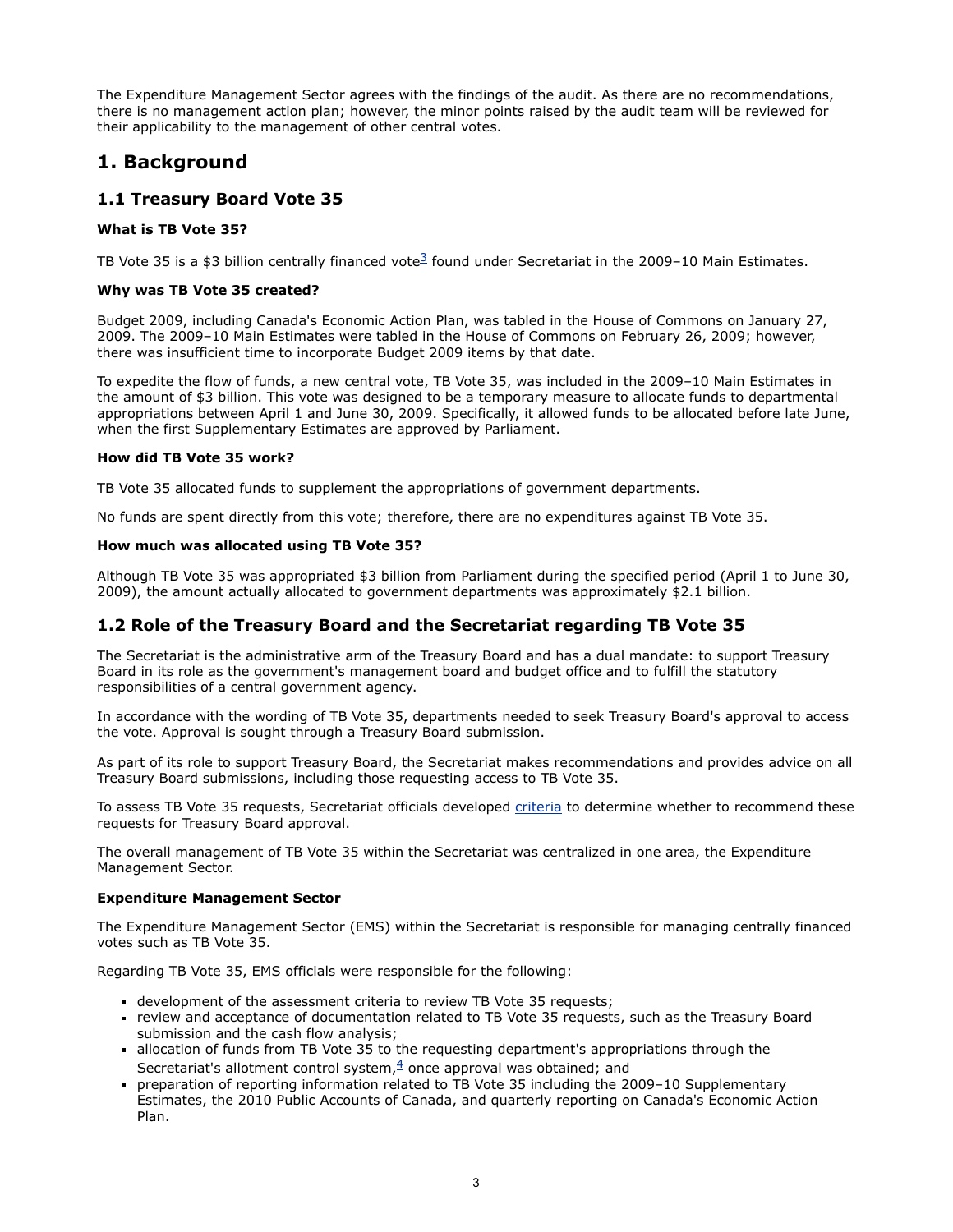# **2. Audit Details**

### **2.1 Authority for the Audit**

On April 7, 2009, the Secretary of the Treasury Board approved the conduct of an audit of the management of TB Vote 35 on the recommendation of the Secretariat's audit committee (Government of Canada Audit Committee).

An audit of the management of TB Vote 35 was identified on the basis of:

- recent change (creation of this one-time vote in the 2009–10 Main Estimates);
- materiality (potential allocation of \$3 billion) in a limited time span (April to June 2009); and
- significance to government priorities (Budget 2009).

### **2.2 Audit Objective**

The objective of the audit was to assess the effective management of TB Vote 35 within the Secretariat.

More specifically, this audit focussed on assessing the extent to which:

- 1. Items recommended to Treasury Board met Secretariat criteria for accessing TB Vote 35; and
- 2. Items approved by Treasury Board were properly recorded and reported as allocation transfers from TB Vote 35 to the respective departments.

### **2.3 Audit Scope**

The audit focussed on activities within the EMS in its role as manager of TB Vote  $35.5$  $35.5$  $35.5$ 

The examination was conducted during the period of July and August 2009 and covered TB Vote 35 allocations between April 1 and June 30, 2009.

Between the initial approval of this audit (April 2009) and the end of the examination period (August 2009), TB Vote 35 allocations were reported in the 2009–10 Supplementary Estimates A and as an annex to *Canada's Economic Action Plan: A Second Report to Canadians June 2009*. However, the audit limited its assessment of the accuracy of reporting to the 2009–10 Supplementary Estimates A, because it contained more detailed information concerning the allocations than the June 2009 status report. $6$ 

In addition, the audit did not include an assessment of the following:

- the accuracy and integrity of the information provided by the requesting departments to access TB Vote 35; and
- the use of TB Vote 35 allocations within departments.

### **2.4 Audit Criteria**

Audit criteria were developed in consideration of the risks associated with the Secretariat's administration of TB Vote 35 and were based on the Office of the Auditor General of Canada's (OAG) examples of possible criteria for Canada's Economic Action Plan<sup> $Z$ </sup> and the Office of the Comptroller General's Core Management Controls (as they apply to the Secretariat).

Two overall audit criteria were applied:

- that clear and well-defined assessment criteria ${}^{8}$  ${}^{8}$  ${}^{8}$  are documented and applied consistently; and
- that allocation transfers are fully and accurately recorded and reported.

These audit criteria were supplemented by a series of sub-criteria, which are presented in [Appendix 2.](http://www.tbs-sct.gc.ca/report/orp/2009/v35-c3503-eng.asp#app2)

### **2.5 Approach and Methodology**

The audit approach and methodology is consistent with the *Internal Auditing Standards for the Government of Canada* and the Institute of Internal Auditors' *International Standards for the Professional Practice of Internal Auditing*. These standards require that the audit be planned and performed in such a way as to obtain reasonable assurance that audit objectives are achieved. The audit was conducted in accordance with an audit program that defined audit tasks to assess each criterion.

The approach used in carrying out the audit included the following: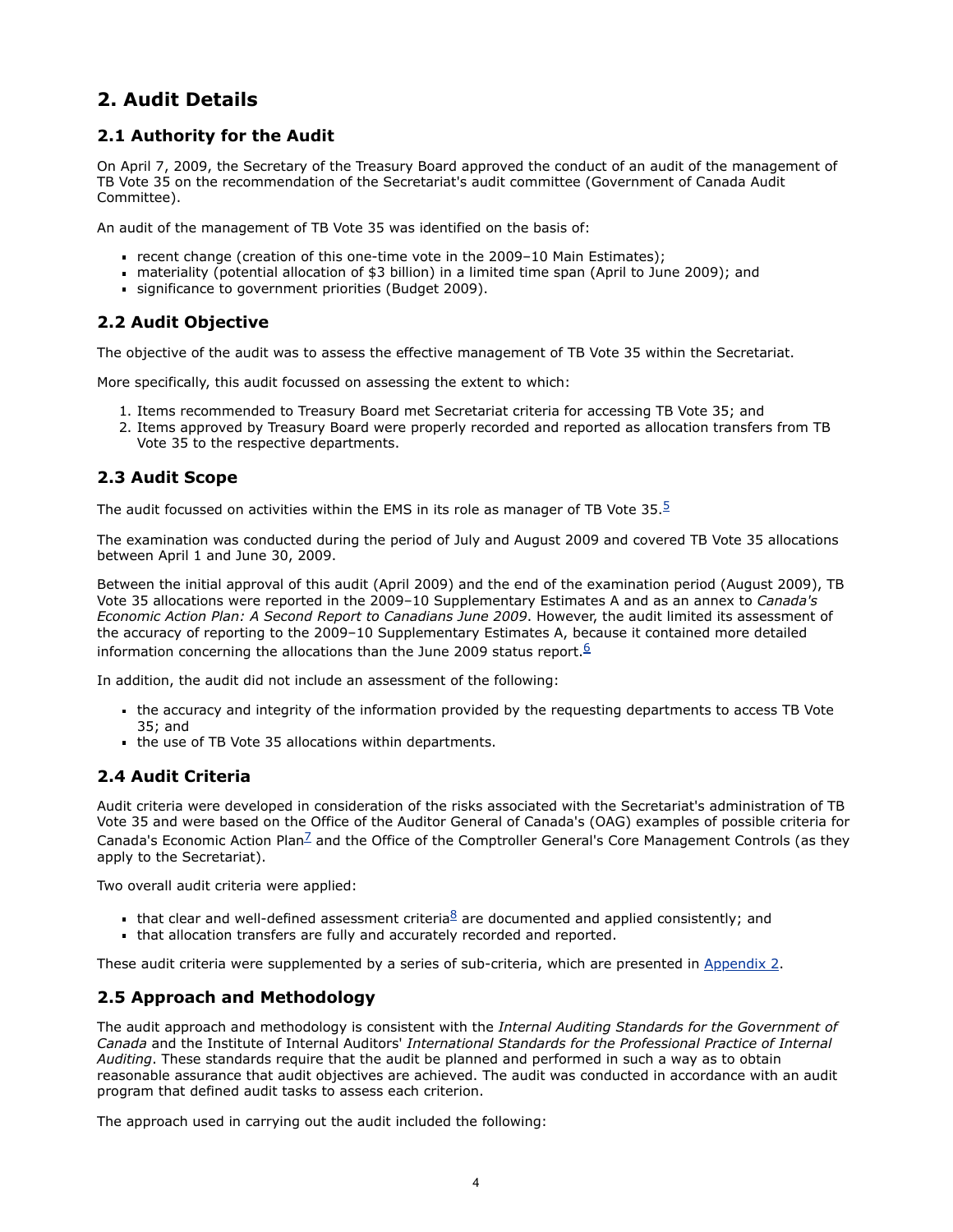- Review of information related to TB Vote 35, including the processes for allocating funds from this vote;
- Interviews with EMS management and staff, Program Sector analysts, and representatives from Legal Services;
- Process walkthroughs to observe the recording of TB Vote 35 allocations within the allocation control system; and
- Review of a judgmental sample of 34 allocations from TB Vote 35:
	- The sample consisted of allocations, totalling approximately \$1.8 billion, reported in the summary table $9$  in the 2009–10 Supplementary Estimates A. This sample represented approximately 64 per cent of all approved allocations, which in turn represented 85.7 per cent of the \$2.1 billion of allocated funds.

# **3. Audit Results**

To fully assess the extent to which the Secretariat effectively managed TB Vote 35, the audit was structured according to two sub-objectives, specifically:

- 1. The extent to which items recommended to Treasury Board met Secretariat criteria for accessing TB Vote 35; and
- 2. The extent to which items approved by Treasury Board were properly recorded and reported as allocation transfers from TB Vote 35 to the respective departments.

Each sub-objective was in turn assessed against the overall audit criteria. The audit results presented below are organized accordingly.

#### **3.1 Extent to which items recommended to Treasury Board met Secretariat criteria for accessing TB Vote 35**

#### *It was expected that the Secretariat assessment criteria be clear, well-defined, and documented.*

The audit team examined whether the Secretariat assessment criteria were documented, approved, and available within the Secretariat and across government.

It was found that the Secretariat criteria for accessing the vote were documented and approved by the senior executive responsible for the administration of the vote within the Secretariat. A letter sent to senior financial officers (SFO) of departments detailed the [criteria](http://www.tbs-sct.gc.ca/report/orp/2009/v35-c3503-eng.asp#app1), and an electronic version of the letter was made available on the Secretariat's Publiservice site, an intranet website accessible to government organizations.

The audit team also examined whether the assessment criteria were clear and well-defined. This was done by first reviewing the criteria and then assessing whether there was common understanding of the criteria by Secretariat officials through interviews and documentation review.

It was found that:

- Secretariat officials, specifically EMS managers and analysts responsible for the administration of the vote, had a common understanding of the assessment criteria; and
- the assessment criteria were clearly outlined based on the audit team's review. However, qualifying phrases such as "valid" and "valid and compelling" were not defined. As shown in the following section, this did not impact the consistent application of the criteria and is therefore not considered to be significant.

#### *It was expected that the Secretariat's criteria for TB Vote 35 be consistently applied.*

The audit tested a judgmental sample of TB Vote 35 requests against the Secretariat's three [assessment criteria](http://www.tbs-sct.gc.ca/report/orp/2009/v35-c3503-eng.asp#app1) to ensure proper due diligence on behalf of the Secretariat. Audit results are presented for each Secretariat criterion below.

Assessment criterion 1: Allocations should be in support of Canada's Economic Action Plan (included in Chapter Three of Budget 2009).

The audit found that the Secretariat's assessment criteria were more stringent than the vote wording requirements. $\frac{10}{10}$  $\frac{10}{10}$  $\frac{10}{10}$  In one case, a department's request included initiatives detailed in a supporting annex but not directly referenced in Chapter Three as per the Secretariat's criteria. However, the allocation to this department was in accordance with TB Vote 35's approved vote wording. It is important to note that TB Vote 35's vote wording was approved by Parliament as part of an appropriation act, and as such provided the legal authority for the allocations.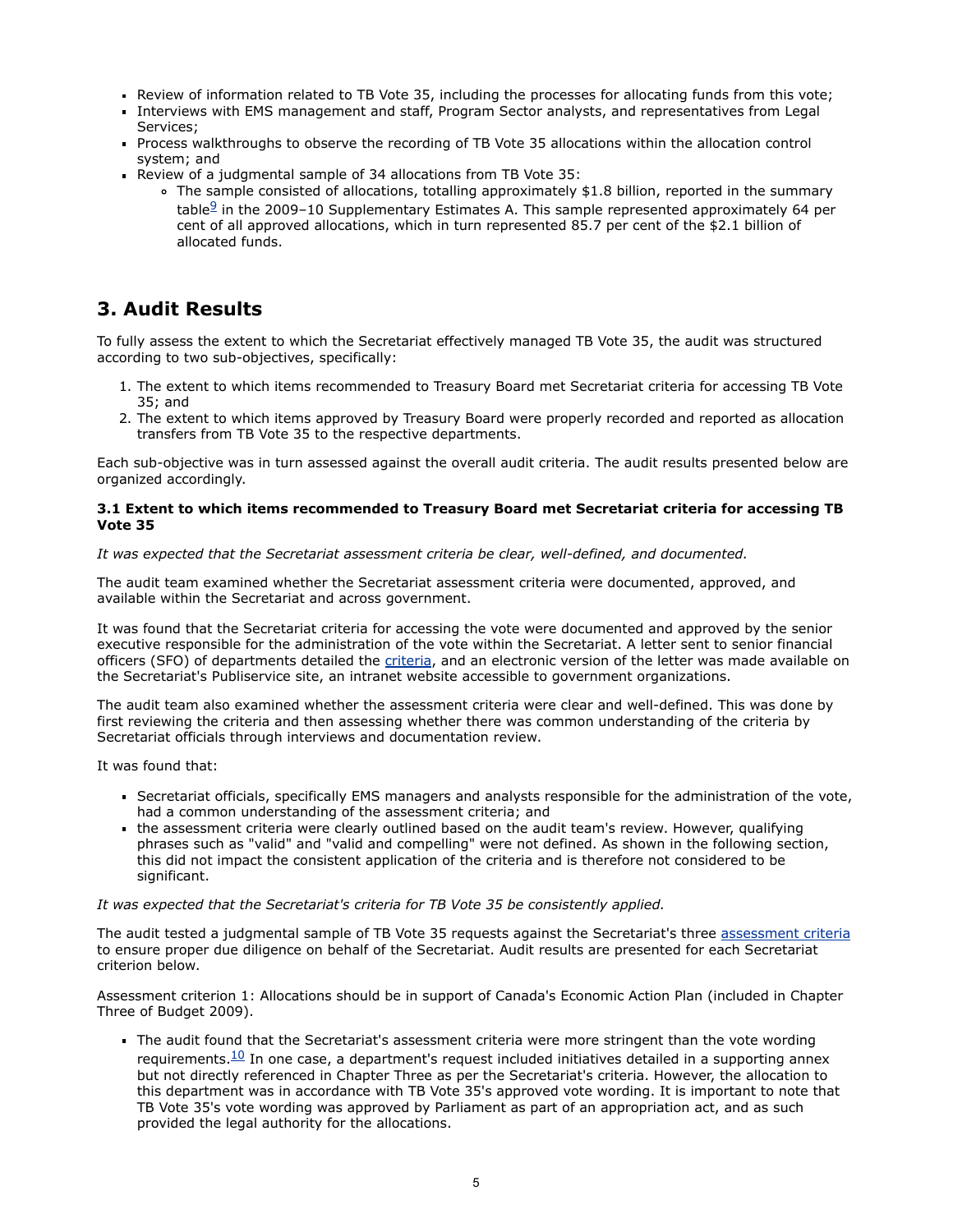Assessment criterion 2: Requests must include a valid cash flow outlining specific cash requirements before the next Supply period.

The audit found that departmental requests were approved by the requesting organization's SFO or higher level authority. As well, departments provided breakdowns of specific funding amounts required before the next eligible Supply period.

Assessment criterion 3: A valid and compelling reason exists as to why the cash payment must be made before the next Supply period.

The audit found that sufficient and appropriate information was provided to reasonably conclude that a need existed to access TB Vote 35 prior to the next Supply period.

#### **Conclusion for audit sub-objective 1:**

The Secretariat's assessment criteria were found to be clear, well-defined, documented, and consistently applied.

#### **3.2 Extent to which items approved by Treasury Board were properly recorded and reported as allocation transfers from TB Vote 35 to the respective departments**

Since there were no direct expenditures against TB Vote 35, the reporting of allocations from this vote provides key information to the general public concerning the usage of TB Vote 35. It is therefore essential that the information being reported is accurate and complete.

*It was expected that allocation transfers be fully and accurately recorded.*

The audit first examined recording from a broader perspective to determine whether the approved allocation was an appropriate charge against the vote.

According to the [vote wording,](http://www.tbs-sct.gc.ca/report/orp/2009/v35-c3503-eng.asp#app3) an allocation must meet the following five requirements, by being: subject to approval by Treasury Board; between April 1 to June 30, 2009; for initiatives in the Budget tabled January 27, 2009; expenditures not otherwise provided for: $\frac{11}{2}$  $\frac{11}{2}$  $\frac{11}{2}$  and within the legal mandate of the government organization.

The audit found that, in all cases sampled the allocations recorded against TB Vote 35 were in accordance to the vote wording.

The audit then assessed recording from an administrative perspective to determine whether TB Vote 35 allocations were accurately recorded in the Secretariat's allotment control system.

More specifically, the audit verified approvals by Treasury Board $12$  or the President of the Treasury Board against information (e.g., amount of allocation) in the allotment control system.

The audit found that, in all cases sampled, the allocation transfers from TB Vote 35 were recorded fully and accurately in the allotment control system.

*It was expected that allocation transfers be fully and accurately reported in the 2009–10 Supplementary Estimates A.*

Reporting on the usage of TB Vote 35 is important because of the potential reach of TB Vote 35 allocations across a number of government departments. Therefore, the audit tested the accuracy and completeness of reported TB Vote 35 allocations.

Between the initial approval of this audit (April 2009) and the end of the examination period (August 2009), TB Vote 35 allocations were reported in the 2009–10 Supplementary Estimates A and as an annex to *Canada's Economic Action Plan: A Second Report to Canadians June 2009*. However, the audit limited its assessment of the accuracy of reporting to the 2009–10 Supplementary Estimates A, because it contained more detailed information concerning the allocations than the June 2009 status report.

More specifically, the audit team compared approvals by Treasury Board or the President of the Treasury Board against information (e.g., amount of allocation) listed on the summary table.

The audit found that, in all cases sampled, the allocation transfers were fully and accurately reported.<sup>[13](http://www.tbs-sct.gc.ca/report/orp/2009/v35-c3503-eng.asp#note13)</sup>

**Conclusion for audit sub-objective 2:**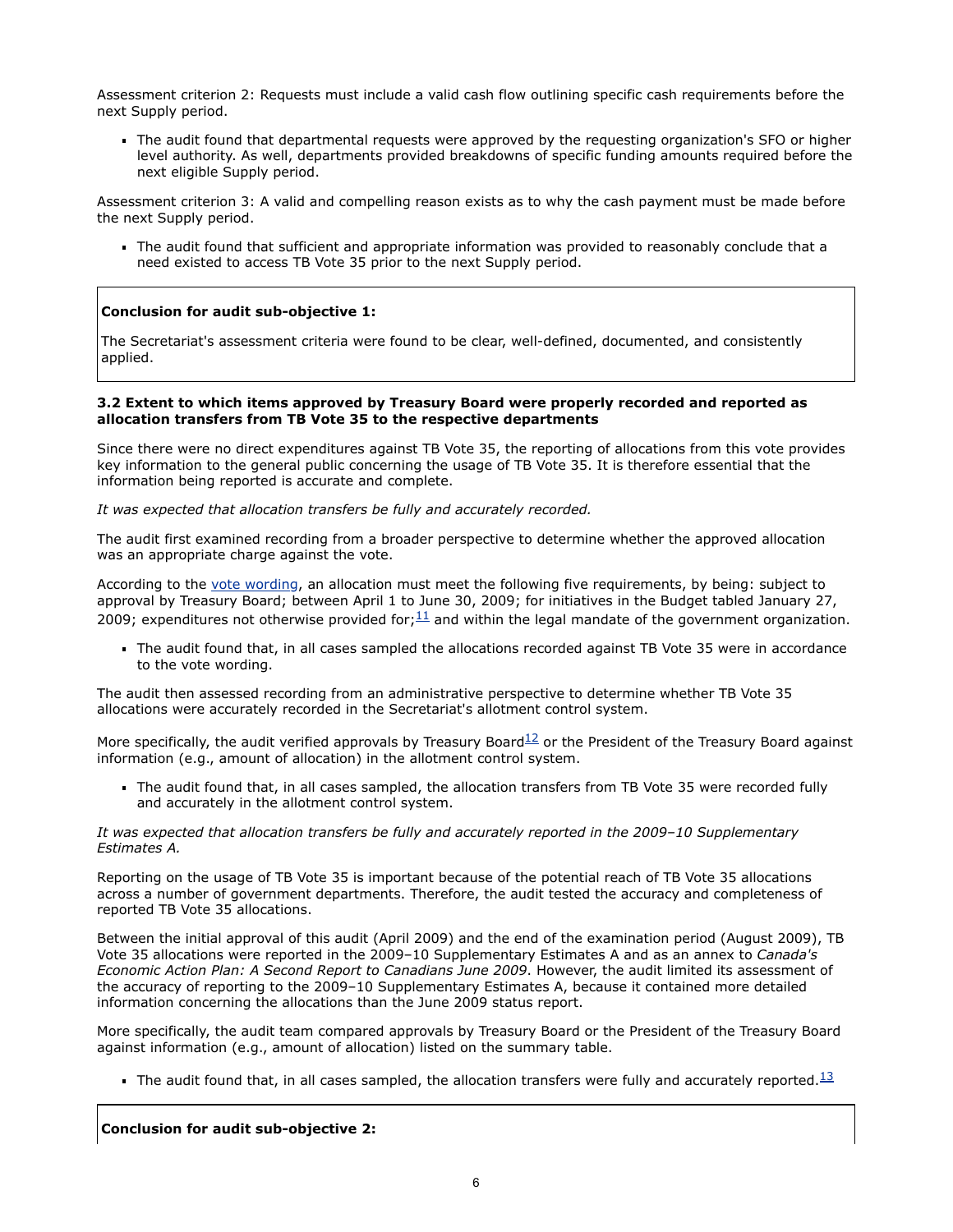TB Vote 35 allocations were found to be both fully and accurately recorded and reported.

# **Overall Conclusion**

### *Overall, the management of TB Vote 35 within the Secretariat was effective.*

Specifically, the Secretariat developed and documented clear assessment criteria that were reasonably welldefined and applied consistently. Further, items approved by Treasury Board were properly recorded and reported as allocation transfers from TB Vote 35 to the respective departments. The assurance statement presented at the outset of this report reiterates this conclusion and provides details regarding the level of assurance and methodology.

TB Vote 35 was a special one-time vote created to expedite the flow of funds in support of Budget 2009. The allocation of funds from this vote took place between April and June 2009. Since there is no expectation of continued usage of TB Vote 35 and no major deficiencies were found, there are no recommendations outlined in this report.

## <span id="page-8-0"></span>**Appendix 1: Secretariat's Criteria for Assessing TB Vote 35 Requests**

A letter, dated February 27, 2009, from the Assistant Secretary, Expenditure Management Sector, was sent to senior financial officers of departments detailing the Secretariat's assessment criteria. Below are the criteria as stated in this letter.

- 1. Allocations from Vote 35, Budget Implementation Initiatives, should be considered as bridge funding for Budget 2009 items that will be included in subsequent Supplementary Estimates in support of Canada's Economic Action Plan (initiatives included in Chapter Three of the Budget). If the entire amount sought for an item must be paid prior to the next eligible Supply period, the item will not be included in subsequent Supplementary Estimates except as an allocation from the central Vote.
- 2. Subject to Treasury Board approval, allocations from the Budget Implementation Vote can only be made from April 1 to June 30, 2009. A department, agency or Crown corporation must support any request with a valid cash flow analysis that demonstrates the specific cash requirements for the Budget 2009 initiative before the next eligible Supply period.
- 3. A valid and compelling reason exists, particularly as it relates to the payment of grants, as to why the cash payment must be made before the next Supply period. If this is not the case, the payment should be deferred until funds are provided through Supplementary Estimates. For grants, the Transfer Payment Policy must be adhered to.

# **Appendix 2: Audit Sub-Criteria**

**Criterion 1:** Clear and well-defined assessment criteria are documented and applied consistently (Source: OAG's examples of criteria for Canada's Economic Action Plan).

| <b>Audit Criteria</b>                                                                                             | <b>Audit Sub-criteria</b>                                                                                                                                                                                                                                                                                                                                                                                                                                                                      |
|-------------------------------------------------------------------------------------------------------------------|------------------------------------------------------------------------------------------------------------------------------------------------------------------------------------------------------------------------------------------------------------------------------------------------------------------------------------------------------------------------------------------------------------------------------------------------------------------------------------------------|
| 1.1 CLEAR, DEFINED,<br><b>DOCUMENTED</b><br>Assessment criteria are clear,<br>well-defined, and documented.       | Assessment criteria were approved by the senior executive responsible<br>for the administration of TB Vote 35 in the Secretariat.<br>Assessment criteria were documented and clearly outlined what was<br>expected of departments.<br>The Secretariat ensures that assessment criteria were communicated<br>to all organizations eligible to access the vote.<br>Secretariat officials held a common understanding of the criteria (e.g.,<br>interpretation of "valid and compelling reason"). |
| <b>1.2 CONSISTENTLY APPLIED</b><br>Secretariat assessment criteria<br>for TB Vote 35 are consistently<br>applied. | Information is provided to identify request as being in support of<br>Canada's Economic Action Plan.<br>• Departmental requests were formally approved by the requesting<br>organization's SFO or higher level authority (e.g., associate deputy<br>head or deputy head).                                                                                                                                                                                                                      |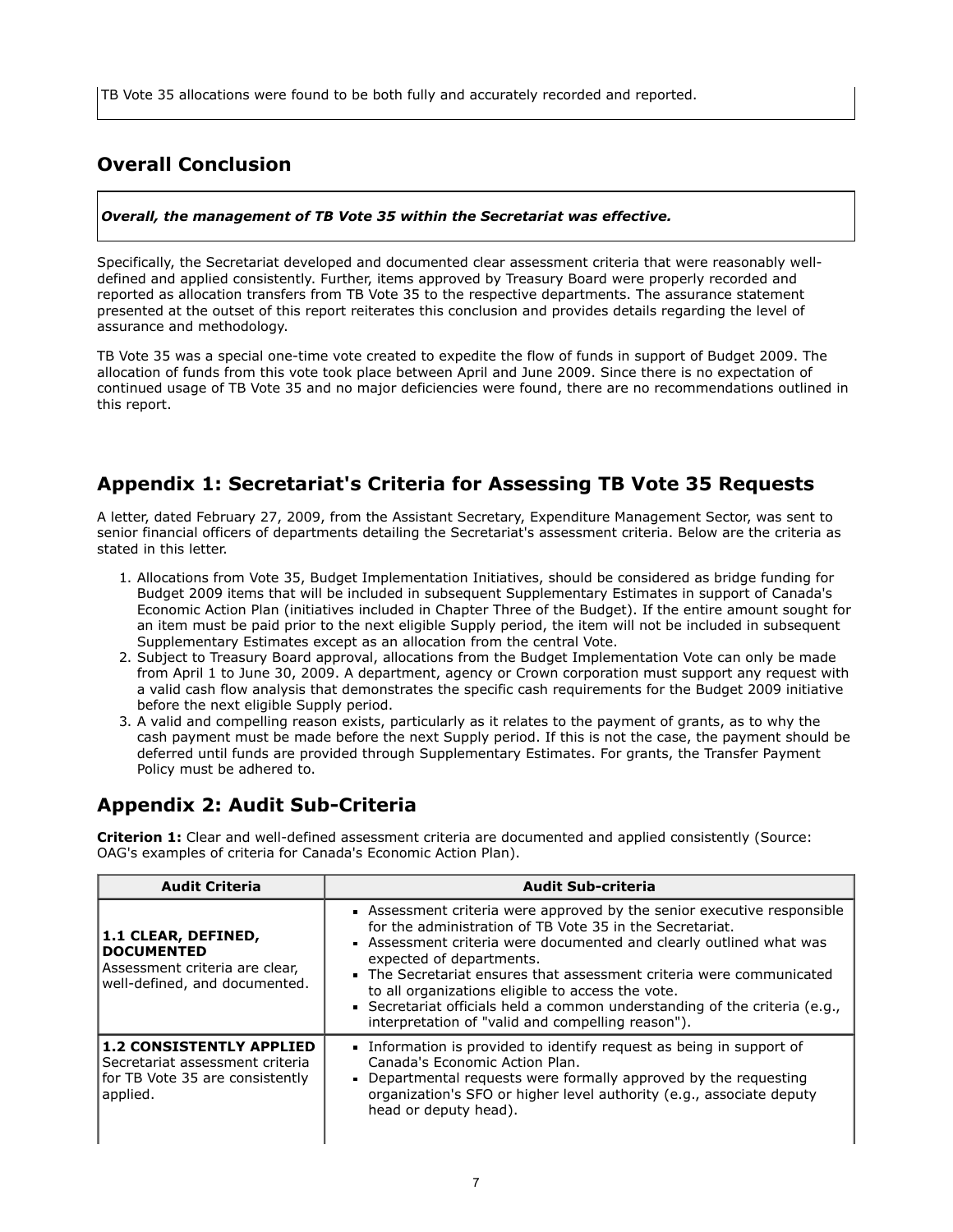**Criterion 2:** Allocation transfers are fully and accurately recorded and reported (Source: Core Management Controls, ST-10 and ST-20).

| <b>Audit Criteria</b>                                                                     | <b>Audit Sub-criteria</b>                                                                                                                        |
|-------------------------------------------------------------------------------------------|--------------------------------------------------------------------------------------------------------------------------------------------------|
| <b>2.1 PROPER RECORDING</b><br>Allocation transfers are fully and<br>accurately recorded. | - Approved transactions are complete and accurately recorded.<br>The Secretariat ensures that transactions are in accordance to<br>vote wording. |
| <b>2.2 REPORTING</b><br>Allocation transfers are fully and<br>accurately reported.        | • Approved transactions are complete and reported accurately in<br>the Supplementary Estimates A.                                                |

# **Appendix 3: Treasury Board Vote 35 Wording**

The following is the wording of TB Vote 35 as presented in the 2009–10 Main Estimates under the section, "Items for inclusion in the Proposed Schedule 1 to the Appropriation Bill (for the fiscal year ending March 31, 2010)."

"Budget Implementation Initiatives – Subject to the approval of the Treasury Board and between the period commencing April 1, 2009 and ending June 30, 2009, to supplement other appropriations and to provide any appropriate Ministers with appropriations for initiatives announced in the Budget of January 27, 2009, including new grants and the increase of the amounts of grants listed in the Estimates, where the amounts of the expenditures are not otherwise provided for and where the expenditures are within the legal mandates of the government organizations."

# **Glossary of Terms**

**Allocation**—Is the general term used in this report to describe an amount approved from TB Vote 35.

**Appropriation act**—Is an act passed by Parliament providing authorization for voted appropriations. An appropriation bill (before it is passed as an act) typically provides: a list of vote numbers by department; specific vote wording that governs the purpose and conditions under which expenditures can be made; and the funds being proposed for approval.  $\frac{14}{1}$  $\frac{14}{1}$  $\frac{14}{1}$  It is sometimes referred to as a Supply bill.

**Business of Supply**—Is the process by which the government asks Parliament to appropriate funds required to meet its financial obligations and to implement programs already approved by Parliament. There are three periods in a year (March, June, and December) for consideration of the business of Supply.<sup>[15](#page-10-1)</sup>

**Central vote**—See "Centrally financed vote."

**Centrally financed vote**—Is a vote to support the Treasury Board in performing its statutory responsibilities for managing the government's financial, human, and materiel resources. $16$  It is sometimes referred to as a "central vote."

**Main Estimates**—Provide information on the total projected spending requirements of departments, agencies, and appropriation-dependent Crown corporations for the upcoming fiscal year. The purpose of these Estimates is to present to Parliament information in support of spending authorities that will be sought through appropriation bills. $\frac{17}{2}$  $\frac{17}{2}$  $\frac{17}{2}$ 

**Supplementary Estimates**—Present to Parliament information on the Government of Canada's spending requirements which were either not sufficiently developed in time for inclusion in the Main Estimates or have subsequently been refined to account for developments in particular programs and services. $18$ 

**Supply**—See "Business of Supply."

**Summary table**—Is the general term used in this report to describe the list of TB Vote 35 allocations prepared by the Secretariat in the section, "Allocations to Treasury Board Central Votes," of the 2009–10 Supplementary Estimates A.